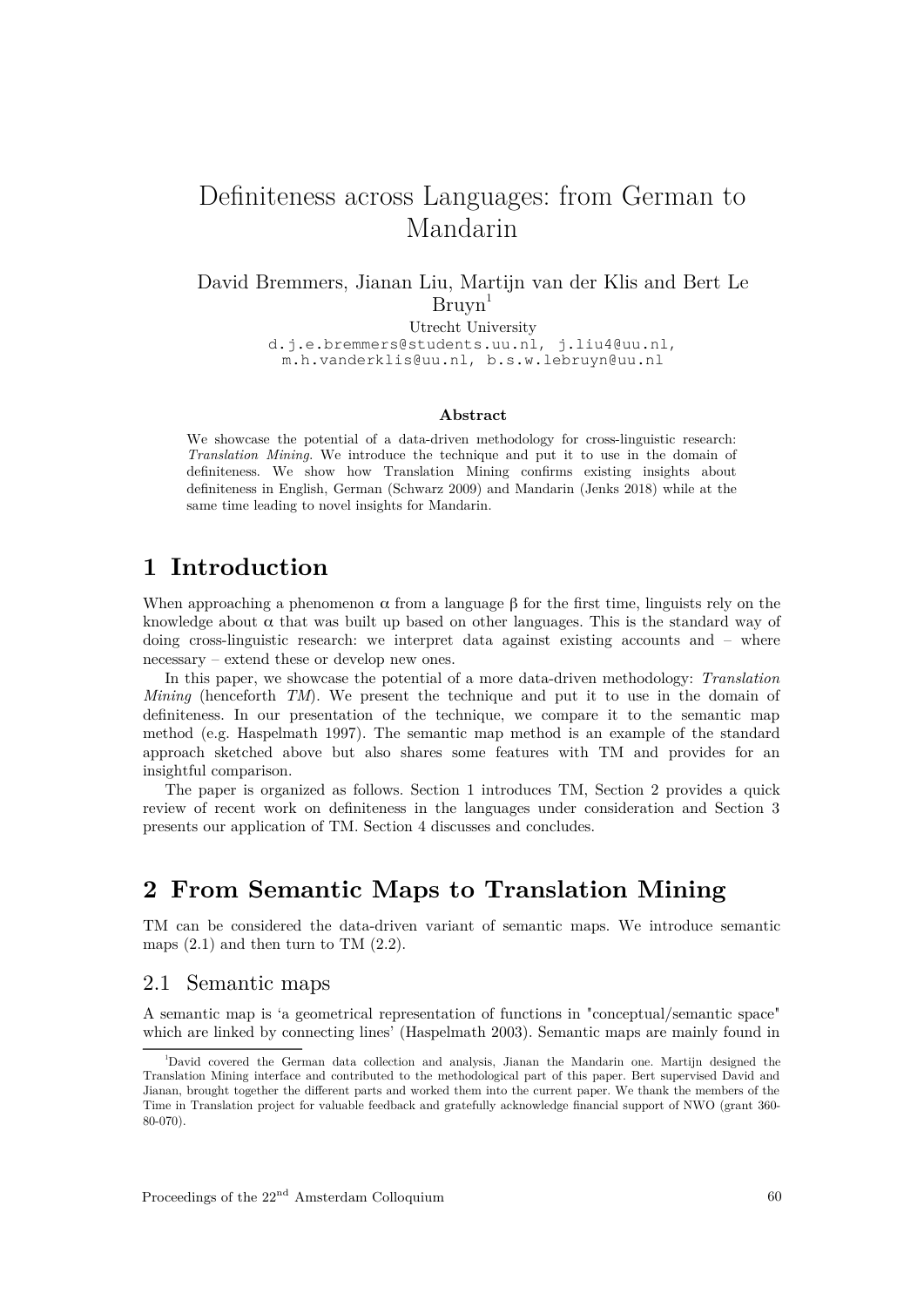typological work: 'the map describes and constrains languages that venture their grammars and/or lexicons into this space, both with respect to diachrony and synchrony.'(Van der Auwera & Plungian 1998). An example of a semantic map is given in Figure 1. We first look into the research that underlies it and then turn to its interpretation.

Semantic maps are developed for specific domains. The map in Figure 1 was developed by Haspelmath (2003) for datives. Researchers start from existing analyses of the domain and cast the widest possible net to identify as many functions as possible. E.g., in the domain of datives, these would include functions like *recipient*, *beneficiary*, etc.

The next step is to establish whether these functions should indeed be distinguished. The criterion for this is empirical: a function is 'put on the map if there is at least one pair of languages that differ with respect to this function' (Haspelmath 2003). An example is the distinction English makes between 'give something *to* someone' and 'buy something *for* someone': many languages allow their dative to appear in both contexts but the fact that English makes a formal distinction between the two warrants the inclusion in the map of the functions *recipient* and *beneficiary*.



**Figure 1:** A semantic map of typical dative functions / boundaries of English *to* and *for* (Haspelmath 2003)

Turning to the interpretation of a map as in Figure 1, we find functions connected by lines, and boundaries of specific lexical items/constructions:

Connecting lines are added between two functions – as for *direction* and *purpose* – to indicate that there are lexical items/constructions that combine these functions. The absence of a connecting line between two functions – as for*purpose* and *experiencer* – entails that no lexical items/constructions combine these functions without also conveying the functions that connect them – *direction* and *recipient* in this particular case. The exact geometrical lay-out of the map (e.g. the fact that *direction* and *purpose* are arranged on the vertical axis) does not reflect any claim and in general depends on the graphical creativity of the researcher.

For concreteness, we have added the boundaries of English *to* and *for* but in principle we should be able to add any lexical item/construction that conveys one of the functions that is included in the map. The claim the map makes is that these lexical items/constructions convey functions that are connected on the map, both in diachrony and synchrony. Herein lies the predictive power of semantic maps.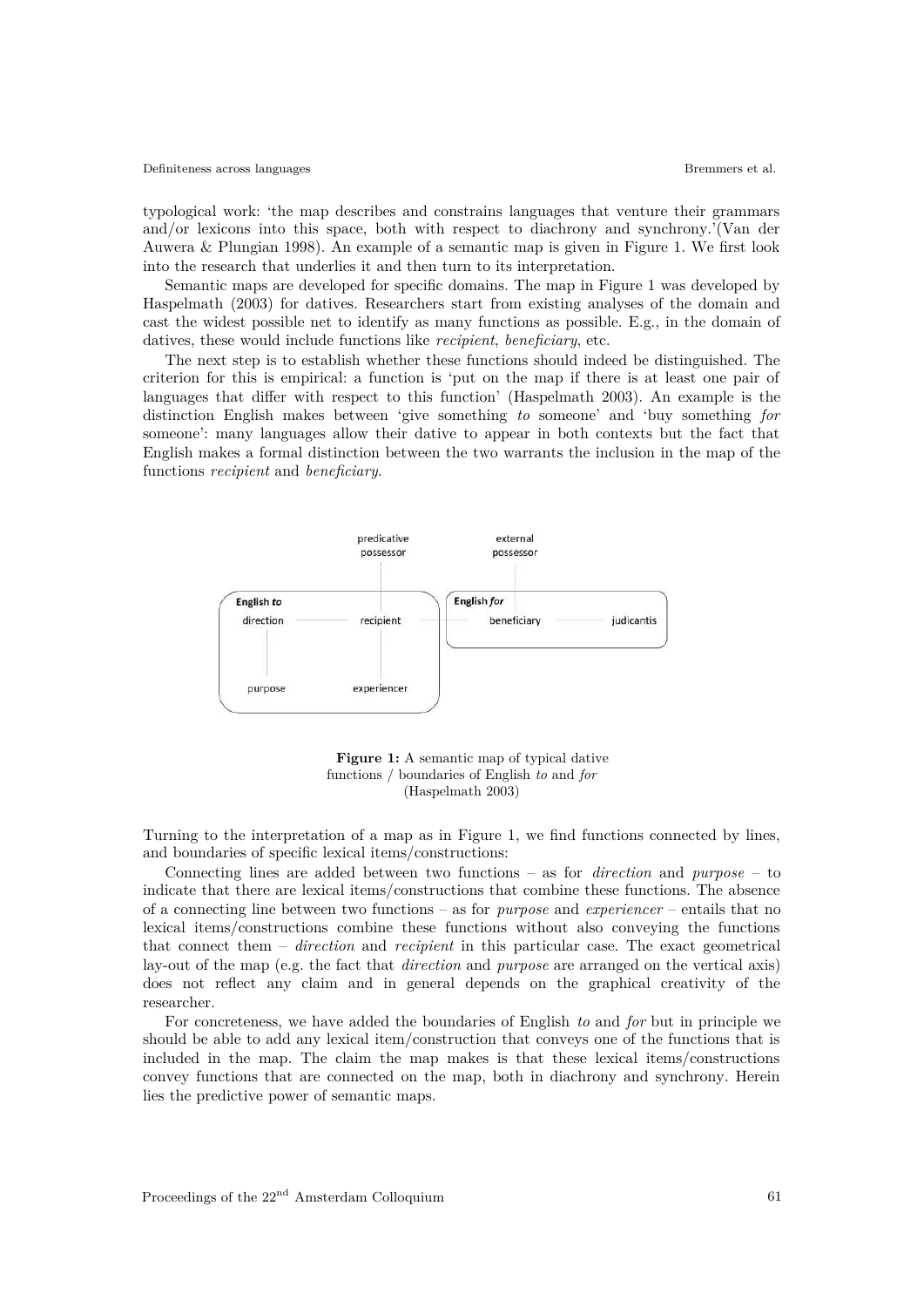### 2.2 Translation Mining

TM can be considered the data-driven variant of semantic maps.<sup>2</sup> We briefly compare the two at the levels of data collection and analysis.

#### *Data collection*

As we indicated above, classical work in semantic maps relies on existing literature to establish which functions might be relevant for a given domain. The empirical contribution of a semantic map then lies in establishing which functions should indeed be included and how they should be arranged.

The data collection in TM is different. To illustrate, let us switch from the dative domain to the domain of definiteness. Where classical work in semantic maps would look into existing literature and focus on what has been said about definiteness in different languages, TM would aim for neutrality as to what has been claimed before. The way to achieve this is to start from a marker of definiteness – say English*the* – and to select all contexts that contain this marker in the English version of a parallel corpus (i.e. a corpus containing texts and their translations into different languages). The next step is to establish how *the* in these contexts is rendered in the other languages and to repeat the whole procedure for all the equivalents of *the* that are found in the different languages. The output of this data collection is a set of datapoints consisting of contexts with the lexical items/constructions that are used in the different languages of the corpus. An example is given in (1):

### (1) 'I'm not having one **in the house**, Petunia!' English: *the*, German: *contracted definite*, Mandarin: *demonstrative*

This datapoint involves the use of a definite in English (*in the house*), a definite that contracts with the preceding preposition in German (*im Haus* as opposed to *in dem Haus*) and a proximal demonstrative in Mandarin (*zhè* CL *fángzi*).

#### *Analysis*

The analysis in TM starts with a graphical representation of the data, known as a map. We first present TM maps and then compare them to classical semantic maps.

Contracte

One of the maps that will come back in this paper is the following:

**Figure 2:** A TM map of definiteness / distribution of German lexical items/constructions

<sup>2</sup>Variants of core components of TM can – among others – be found in Wälchli & Cysouw (2012) and Beekhuizen et al. (2017). For a comparison between classical semantic maps and work like that of Wälchli & Cysouw (2012), see also Georgakopoulos & Polis (2018). See van der Klis et al. (2017, 2019) for an application of TM to the semantic domain of the (*have*)-Perfect.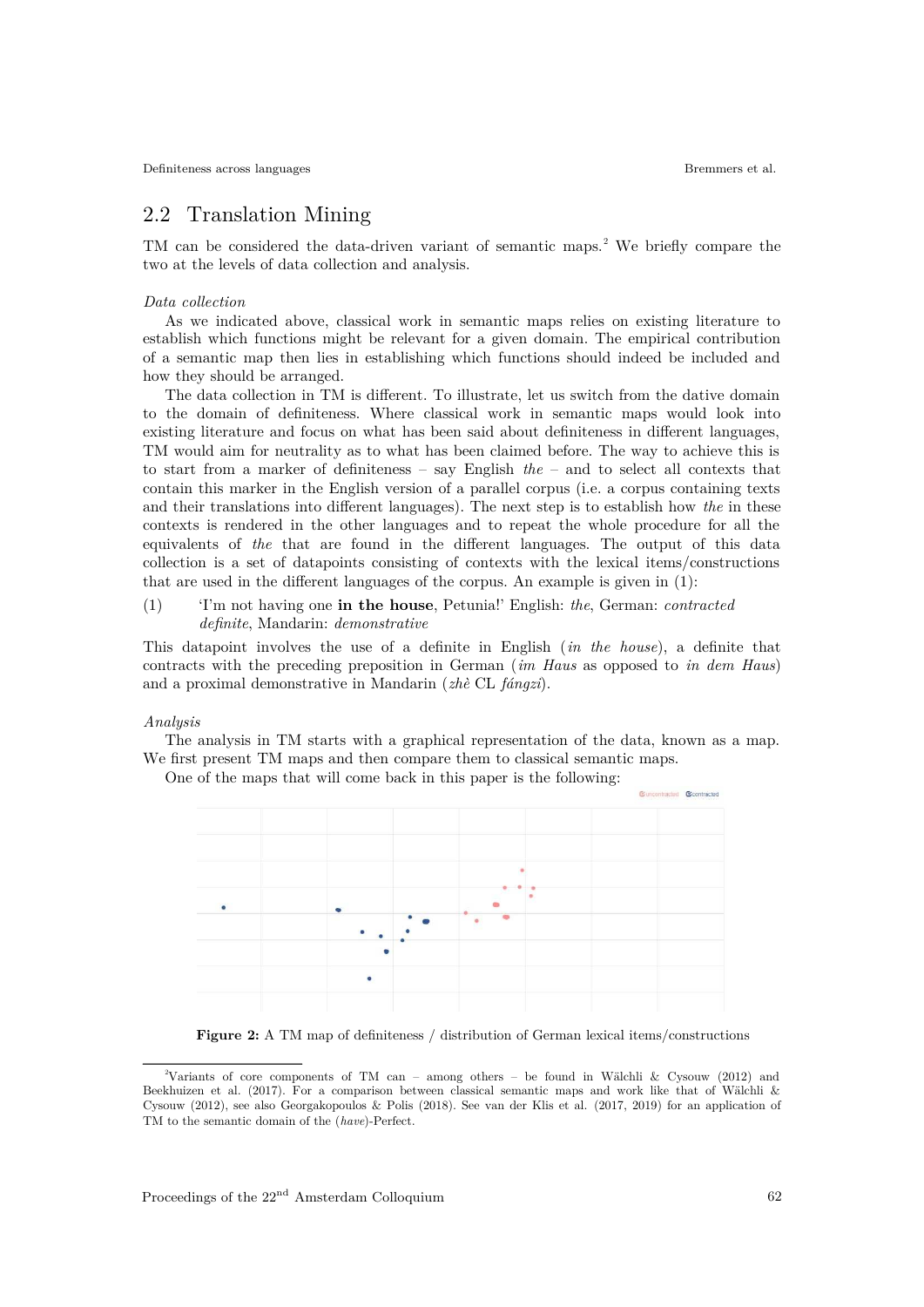This map is based on a subset of data that were collected along the lines set out above. We get back to the selection criteria in Section 3. For now, we note that we have used data from English, German and Mandarin and comment on what the map represents and how it has been generated.

Every dot on the map stands for a datapoint like (1). The organization of the dots on the map is created through Multi-Dimensional Scaling (MDS). Intuitively speaking, this algorithm groups contexts that use the same form in a given language. By doing this in parallel for the three languages, a single cross-linguistic pattern of groupings obtains.

With language specific color schemes, TM visualizes variation across languages. A comparison between the English map in Figure 3 and the German one in Figure 2 allows us to establish that the formal distinction between contracted and uncontracted definites has no formal equivalent in English. This is not immediately clear from the static version of the maps: the purple dots in the English map make up very tight clusters and this makes it hard to establish that they outnumber the other forms.



**Figure 3:** A TM map of definiteness / distribution of English lexical items/constructions

The maps created in TM are however interactive and allow us to zoom in and establish that out of the 96 datapoints on the map, 80 involve the definite article, making it by far the most frequent equivalent of both contracted (30 out of 40) and uncontracted definites (50 out of 56).

 Now that we have established how TM maps are generated and what they represent, we can compare them to classical semantic maps. The best way to do so is to think of groupings of dots in TM maps as functions. The classical semantic map fragment that can be derived from Figures 2 and 3 would then look as in Figure 4:

| German contracted<br>definite | German uncontracted<br>definite |  |  |  |  |
|-------------------------------|---------------------------------|--|--|--|--|
| English the                   |                                 |  |  |  |  |
| Function 1                    | Function 2                      |  |  |  |  |
|                               |                                 |  |  |  |  |

**Figure 4:** A classical semantic map fragment based on the TM maps of definiteness for German and English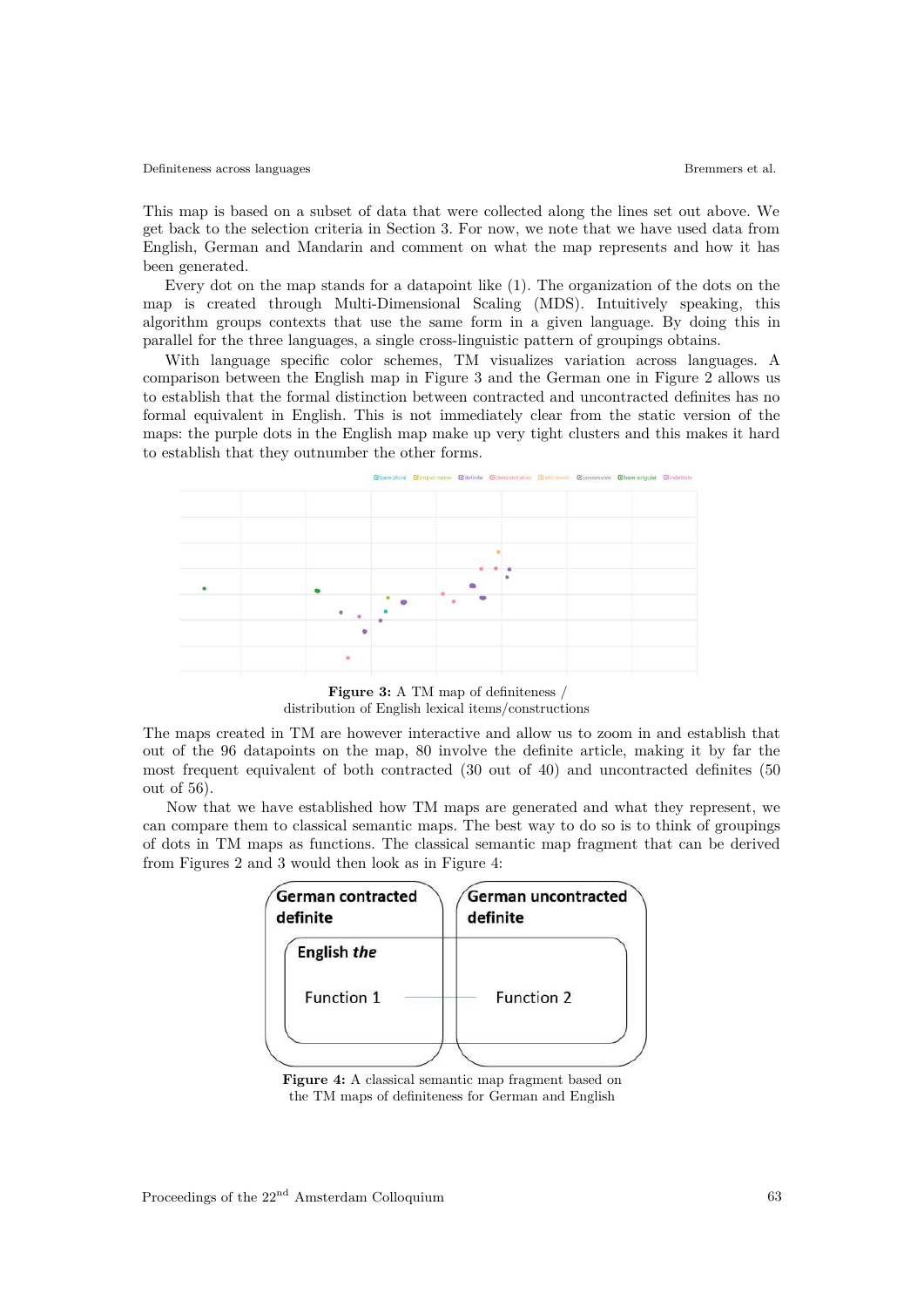Figure 4 distinguishes two functions. German makes a formal distinction between the two using contracted and uncontracted definites whereas English *the* covers both functions. The crucial point to be made is that no interpretive labels are given to the functions, unlike what we saw for the classical semantic map in Figure 1. Indeed, TM maps are different from classical semantic maps in that they merely record formal distinctions between groups of contexts. Under the assumption that formal distinctions reflect functional ones, TM maps then invite the researcher to investigate differences between groups of contexts and establish which functional distinctions underlie the formal ones. In the classical map method, these two steps are not strictly separated: formal distinctions are used to confirm the relevance of functional ones, not to discover them. In this sense, TM maps and the TM method count as the data-driven variant of classical semantic maps and the classical semantic map method.

## **3Definiteness across languages**

Putting TM to work for the analysis of a full semantic domain like definiteness across a typologically balanced sample of languages is – at the moment – utopian. We restrict our enterprise in two ways. The first is to limit ourselves to three languages: German, Mandarin and English. The second is to only look at a subset of contexts, *viz.* definites that occur in PPs in German. To justify these restrictions, we first need to give a brief sketch of the literature on definiteness.

The literature typically distinguishes between two types of definiteness, one based on uniqueness, the other on anaphoricity (Russell 1905; Strawson 1950; Kamp 1981; Heim 1982). English is believed to combine the two types in a single lexical item (*the*). German, on the other hand, has been claimed to formally distinguish between the two in the prepositional domain: Schwarz (2009) claims that uniqueness definites can contract with a subset of prepositions whereas anaphoric definites resist contraction. Examples from Schwarz are given in  $(2)$  and  $(3)$ :

- (2) Der Empfang wurde **vom/#von dem Bürgermeister** eröffnet. 'The reception was opened **by the mayor**.'
- (3) In der New Yorker Bibliothek gibt es ein Buch über Topinambur. Neulich war ich dort und habe **#im / in dem Buch** nach einer Antwort auf die Frage gesucht, ob man Topinambur grillen kann.

'In the New York public library, there is a book about topinambur. Recently, I was there and searched **in the book** for an answer to the question of whether one can grill topinambur.'

The mayor in (2) has not been introduced before but is the unique mayor of the contextually salient town. This is a uniqueness context and the definite contracts with the preposition. In (3), a book is introduced in the first sentence and referred back to in the second. The second sentence constitutes a familiarity context and contraction is not allowed.

The contraction facts from German led Schwarz to coin the terms *weak* and *strong* definiteness. The first applies to contracted (uniqueness) definites, the latter to uncontracted (anaphoric) ones. We adopt this terminology here as it has become standard in studies looking at definiteness distinctions in typologically diverse languages (see Aguilar-Guevara et al. 2019). One such language is Mandarin.

Jenks (2018) argues that Mandarin makes a formal distinction between weak and strong definiteness in its use of bare nouns and demonstratives (examples from Jenks  $2018$ ):

<sup>&</sup>lt;sup>3</sup>This distinction disappears in subject position. See Jenks (2018) for discussion.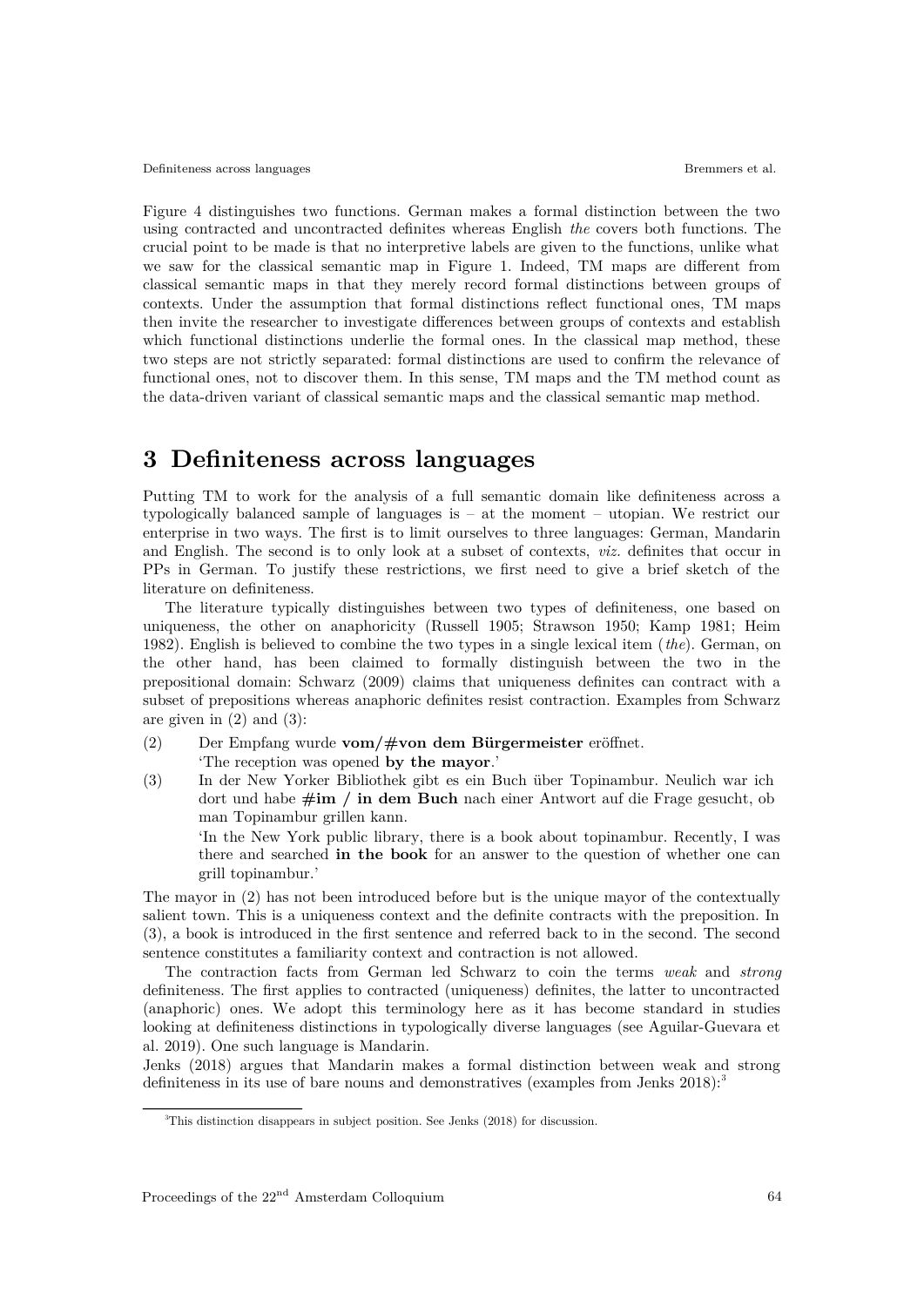(2) a. (#Na/Zhe ge) Taiwan (de) zongtong hen shengqi. DEM/DEM CL Taiwan DE president very angry 'The president of Taiwan is very angry.' b. Jiaoshi li zuo-zhe yi ge nansheng he yi genüsheng. Wo zuotian yudao

 classroom in sit-ASP one CL boy andone CLgirl I yesterday meet  $#$ (na ge) nansheng. DEM CL boy

'There are a boy and a girl sitting in the classroom. I met the boy yesterday.'

(2) shows demonstratives are proscribed in uniqueness contexts (2a) but are mandatory in anaphoric contexts (2b). Bare nouns come out as the mirror image of demonstratives: they are proscribed in anaphoric contexts and mandatory in uniqueness contexts.

With the preliminary data and intuitions about definiteness in German, Mandarin and English in place, we can return to the restrictions we introduced above. To showcase the potential of TM, we need a semantic domain with a solid theoretical basis and a literature that has used this basis to explore cross-linguistic variation. Definiteness qualifies with the literature on English definiteness going back over a century. The recent literature on German and Mandarin further neatly illustrates how new data are approached from existing insights: the distinction between uniqueness and anaphoric definiteness has made its way into the cross-linguistic literature under the label of the weak/strong distinction. The restriction to definites occurring in PPs in German is inspired by Schwarz, who suggests that PPs are the only place where we can find form variation in German. <sup>4</sup> This restriction allows for a more focused data collection.

## **4Definiteness in Translation Mining**

In this section, we put TM to work for an analysis of the semantic domain of definiteness with the two restrictions we introduced in Section 3: we focus on German, Mandarin and English and restrict our attention to contexts that are rendered with a definite in German PPs. We introduce our corpus, briefly comment on the data collection and then present our results.

### 4.1 The corpus

The corpus we selected is the first volume of the Harry Potter series and its translations to German and Mandarin. An important asset of this corpus is that the source text is English. Given that English does not make a formal distinction between different types of definiteness, the formal distinctions we find in the German and Mandarin translations are independent from each other and translation biases are kept to a minimum. Other assets of this corpus are its recency and the availability of many other languages.

<sup>4</sup>We independently checked this suggestion through the study of referential expressions in German, English, Dutch and French. We used TM as our methodology and the first three chapters of the novel *L'Étranger* and its translations as our parallel corpus. We found that there is indeed little variation in the expression of definiteness in these languages. Based on Löbner (2011) we had expected some cross-linguistic variation between the definite article and demonstratives but we failed to establish this variation.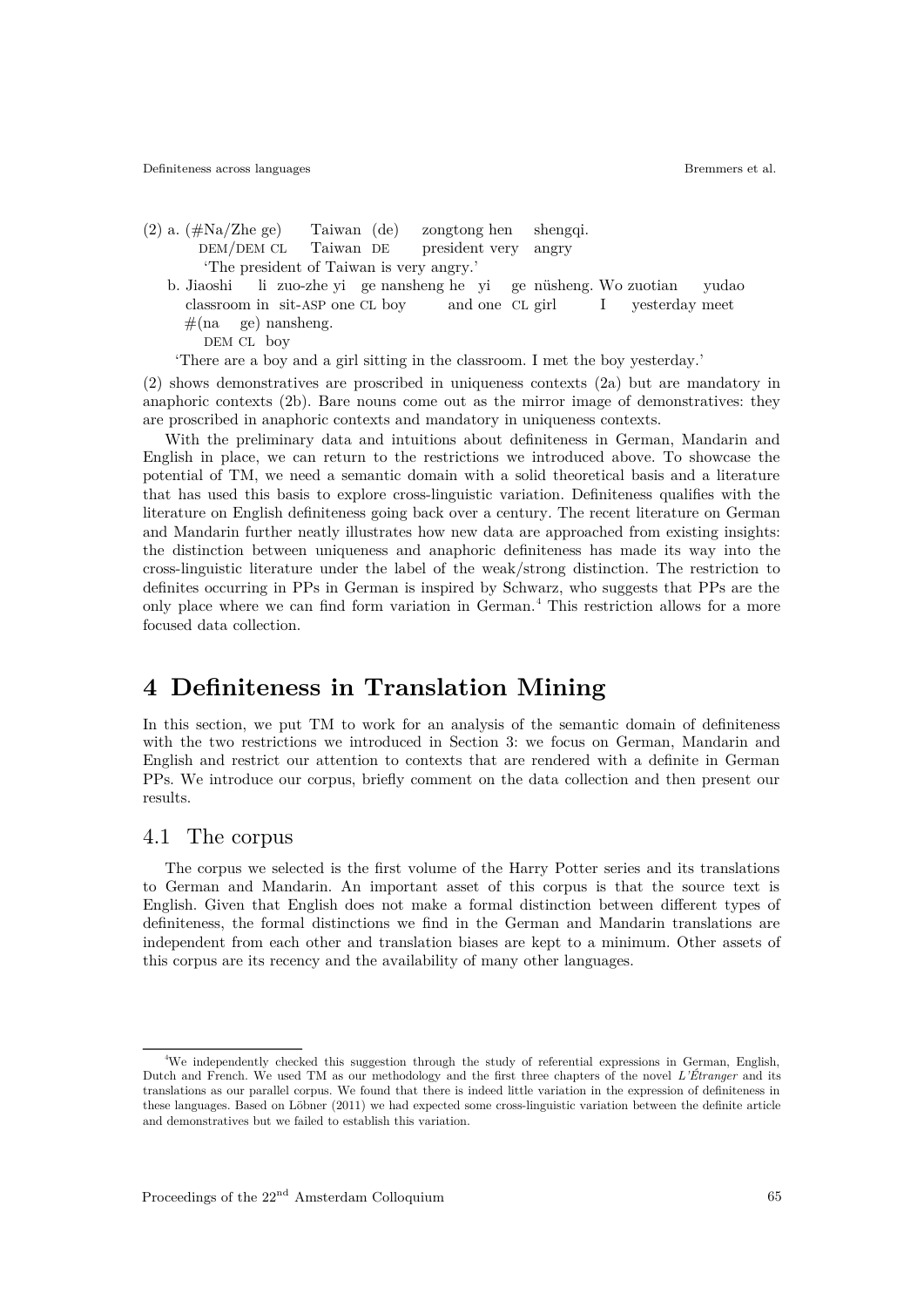### 4.2 The data collection

Our first step was to extract PPs in German and specifically those in which the preposition contracted with the definite following it or in which the preposition could have contracted. For the uncontracted forms we selected all PPs in the novel. For the contracted forms we limited ourselves to forms in the first three chapters except for those contracted PPs that had an uncontracted counterpart with the same noun. In the latter case we extracted all occurrences in the novel. The goal of our selection procedure was to end up with a dataset with a more or less even distribution of contracted and uncontracted PPs, while at the same time maximizing the likelihood of including minimal pairs.

Once the set of German PPs established, we aligned them with the English original and the Mandarin translation. Alignment was done by two of the authors, one a native speaker of German and the other a native speaker of Mandarin. The number of contexts we ended up with for German-English-Mandarin amounts to 96.

### 4.3 Results

We discuss the results on the basis of TM maps. We start with German, then move to English and end with Mandarin.

#### *German*

The TM map with the color scheme for German was introduced above as Figure 2. Unsurprisingly, we find clear-cut groups of contracted and uncontracted forms. There are 40 contracted cases and 56 uncontracted ones.

Given that TM maps merely record formal distinctions, the map in Figure 2 does not allow us to confirm or refute Schwarz's claim that the groups oppose weak/uniqueness and strong/anaphoric definiteness. With the interactive TM interface we can however zoom in on the contexts themselves and confirm the predictions an analysis along the lines of the weak/strong distinction makes.

(3) **E:** 'I suppose we could take him to the zoo,' said Aunt Petunia slowly, '... and leave him **in the car** ...'

**G:** 'Ich denke, wir könnten ihn in den Zoo mitnehmen', sagte Tante Petunia langsam, '... und ihn **im W agen** lassen ...'

(4) [Context: 'As the owls flooded into the Great Hall as usual, everyone's attention was caught at once by a long thin package carried by six large screech owls. Harry was just as interested as everyone else to see what was in this large parcel and was amazed when the owls soared down and dropped it right in front of him, knocking his bacon to the floor.'

**E:** They had hardly fluttered out of the way when another owl dropped a letter **on** top of the parcel.

**G:** Sie waren kaum aus dem Weg geflattert, als eine andere Eule einen Brief **aufdas Paket** warf.

The car in (3) does not refer back to a previously introduced car but to the unique family car. It consequently counts as a weak definite. The parcel in (4) refers back to the package that was introduced before and counts as a strong definite. As predicted by Schwarz, German relies on a contracted definite in (3) and an uncontracted definite in (4).

In the case of German, TM does not lead to the discovery of new semantic insights in the typology of definiteness but does allow us to check the basic predictions existing analyses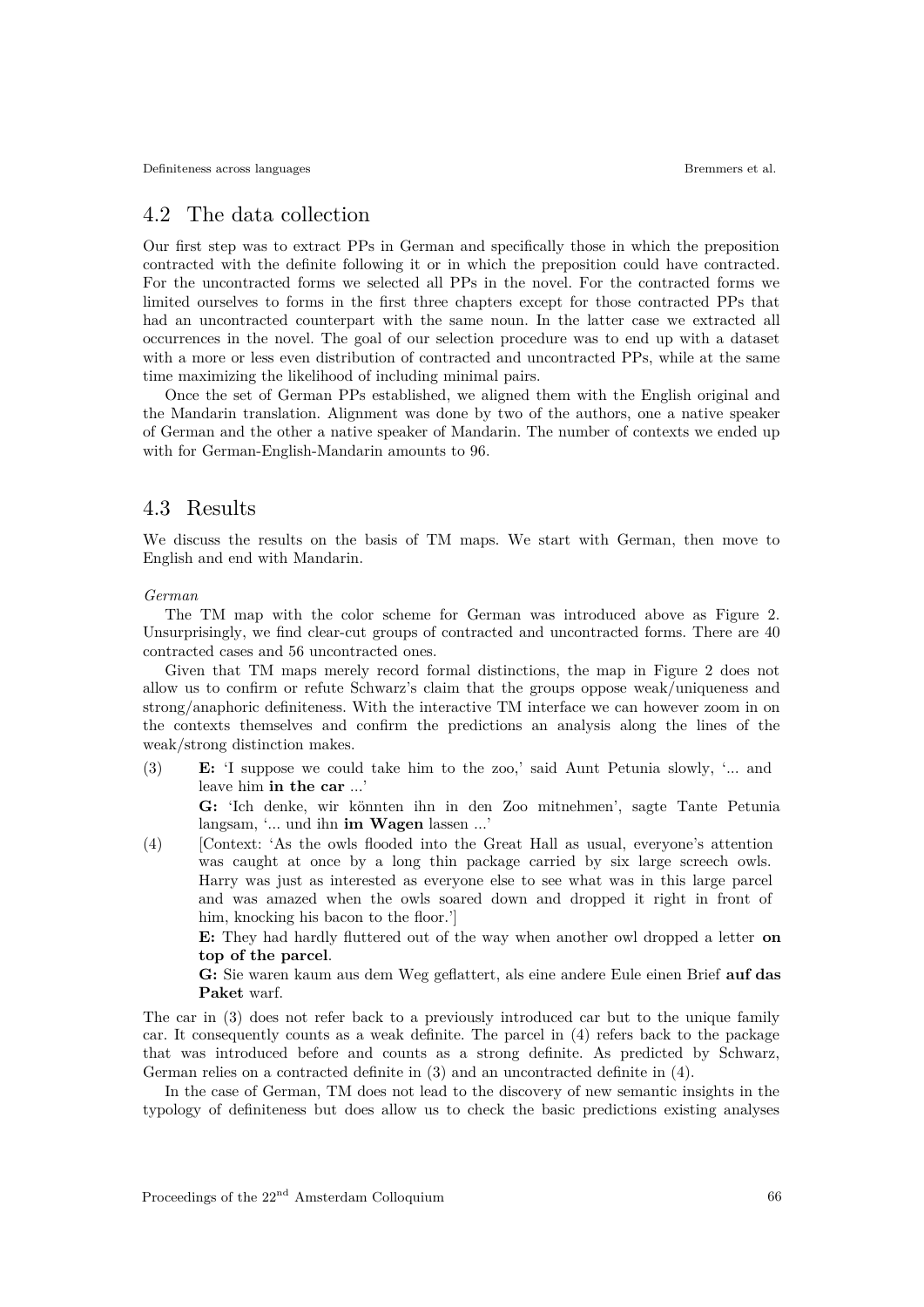make. It furthermore allows us to establish the opposition between contracted and uncontracted forms in German as a baseline for studying weak/uniqueness and strong/anaphoric contexts in our corpus.<sup>5</sup>

#### *English*

The TM map with the color scheme for English was introduced above as Figure 3. The main equivalents of the German definites are the definite article  $(N=80)$ , the bare singular  $(N=5)$  and the demonstrative  $(N=4)$ . In line with the literature, the comparison with the German TM map shows that the definite article can be found both in weak and strong contexts. The distribution of bare singulars is clearly on the side of the weak/uniqueness definites. This is also in line with the literature that has often hinted at the complementary distribution of bare nouns and weak definites (e.g. Carlson & Sussman 2005; Aguilar-Guevara & Zwarts 2010). The distribution of demonstratives deserves closer scrutiny but the fact that they allow for a deictic and an anaphoric use might explain their appearance in weak and strong contexts.

For English, the contribution of TM is similar to that in German. We do not find new semantic insights. The technique however does allow us to confirm claims in the literature. This reinforces both these claims and the value of the technique.

#### *Mandarin*

The TM map with the color scheme for Mandarin is given below as Figure 5. The main equivalents of the German definites are bare nouns  $(N=79)$  and demonstratives  $(N=13)$ .



**Figure 5:** A TM map of definiteness / definiteness / distribution of Mandarin lexical items/constructions

The comparison with the German TM map reveals that the distribution of bare nouns and demonstratives in Mandarin is unexpected on Jenks' analysis. Jenks predicts (i) Mandarin bare nouns to appear in the same contexts as German contracted forms, and (ii) Mandarin demonstratives to appear in the same contexts as German uncontracted forms.

In Figure 6 we compare the TM maps of German and Mandarin side by side. The colors are a visualization of the predictions Jenks makes. Blue covers contexts with contracted

 $5$ We refer to Bremmers (2019) for an in-depth discussion of the German facts.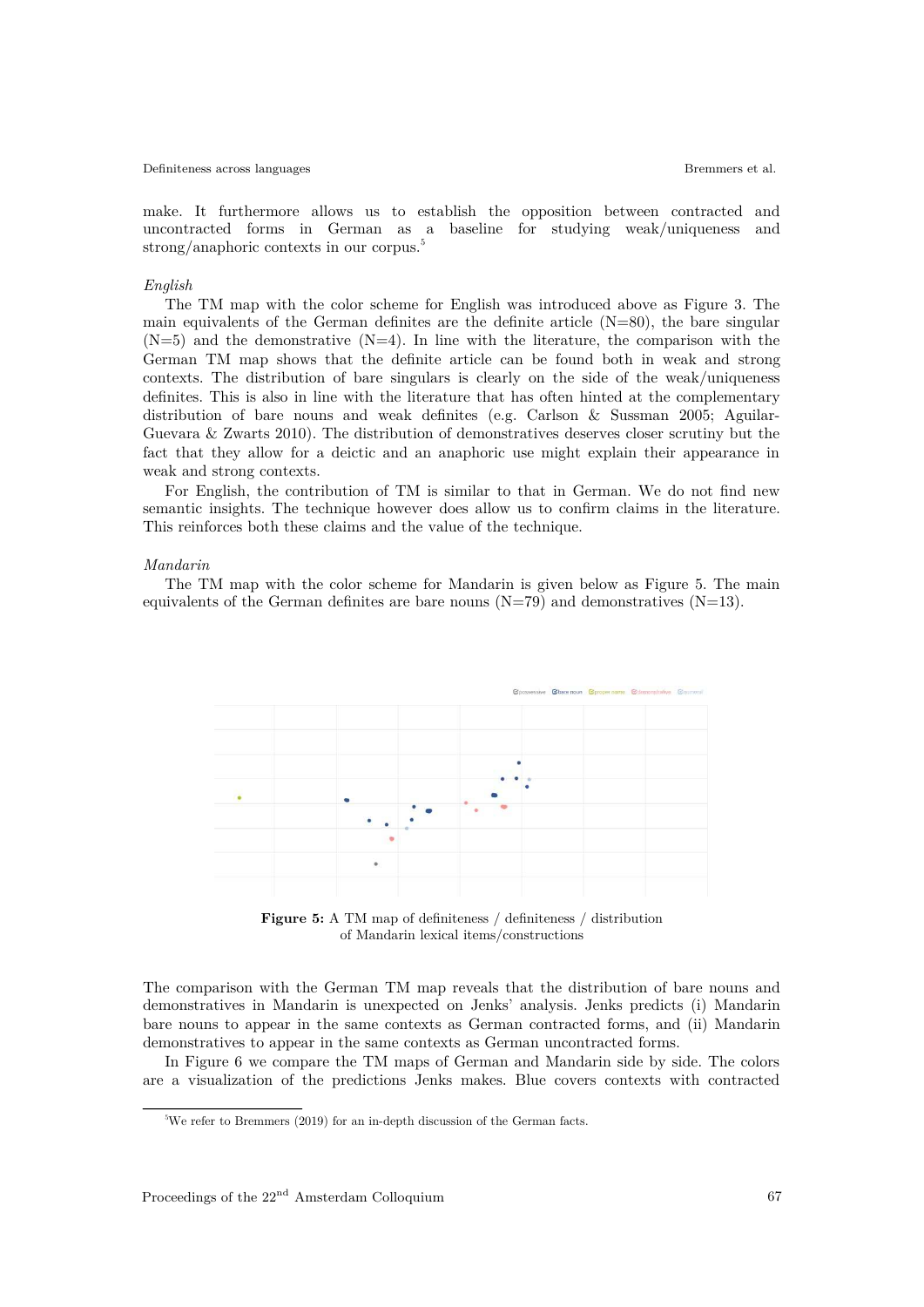forms in German and bare nouns in Mandarin. Red covers contexts with uncontracted forms in German and demonstratives in Mandarin. If Jenks' predictions were borne out, we would have expected the colors to cover the same contexts in the two languages. This is not what we find. Rather, the contracted/uncontracted distinction and the bare noun/demonstrative distinction seem orthogonal to one another.



**Figure 6:** Enhanced TM maps for German and Mandarin

Closer study of the data reveals that the use of demonstratives in contracted contexts  $(N=3)$ probably relies on the deictic interpretation of demonstratives and not on their anaphoric use. This is illustrated in (5):

| (5) | M: Pèinī, wǒ juébù ràng tāmen rènhérén jìn zhè dòng fángzi. |  |  |                                                    |  |  |
|-----|-------------------------------------------------------------|--|--|----------------------------------------------------|--|--|
|     |                                                             |  |  | Petunia I not have them anyone enter this CL house |  |  |

(5) is the Mandarin version of example (1) and is uttered by a house owner who assures his wife that certain people will never be welcome in their house. The proximal demonstrative that is used refers to the house the two are in at the moment of speech.

With examples like (5) out of the way, the comparison between German and Mandarin becomes simpler. Demonstratives come out – as predicted by Jenks – as equivalents of German uncontracted forms  $(N=10)$ . The problem that remains is that bare nouns not only occur as the equivalent of German contracted forms (N=34) but also of uncontracted forms  $(N=45)$ . An example of a bare noun occurring as the equivalent of a German contracted form is given in  $(6)$ . This is the Mandarin version of example  $(4)$  (see example  $(4)$ ) for the broader context):

| (6) | $M:$ Tamen    |     | pūshan-zhe    |            | chibǎng gānggāng |       |      | fēi                | zǒu,  | vòu    |
|-----|---------------|-----|---------------|------------|------------------|-------|------|--------------------|-------|--------|
|     | They          |     | $flutter-ASP$ |            | wings            | right |      | fly                | away, | and    |
|     | vǒu           | V1  | zhĭ           | māotóuvīng |                  | xié   | lái  | $\rm v\bar{\rm 1}$ | feng  | xin,   |
|     | have          | one | СL            | owl        |                  | bring | come | one                | CL    | letter |
|     | $r\bar{e}$ ng | zài | bāoguǒ        |            | shàngmiàn.       |       |      |                    |       |        |
|     | throw         | to  | parcel        |            | on.              |       |      |                    |       |        |

Unlike what we found for German and English, the Mandarin facts do not follow from current wisdom on how differences in form relate to differences in function. What they suggest is that weak/uniqueness definites are indeed conveyed by bare nouns but that strong/familiarity definites are conveyed both by bare nouns and demonstratives. These facts invite linguists to have a closer look at what distinguishes between bare nouns and demonstratives in strong/familiarity contexts.

The conclusion that imposes itself is that TM points to there being more functions in the definiteness domain than previously anticipated. In particular, Mandarin seems to come with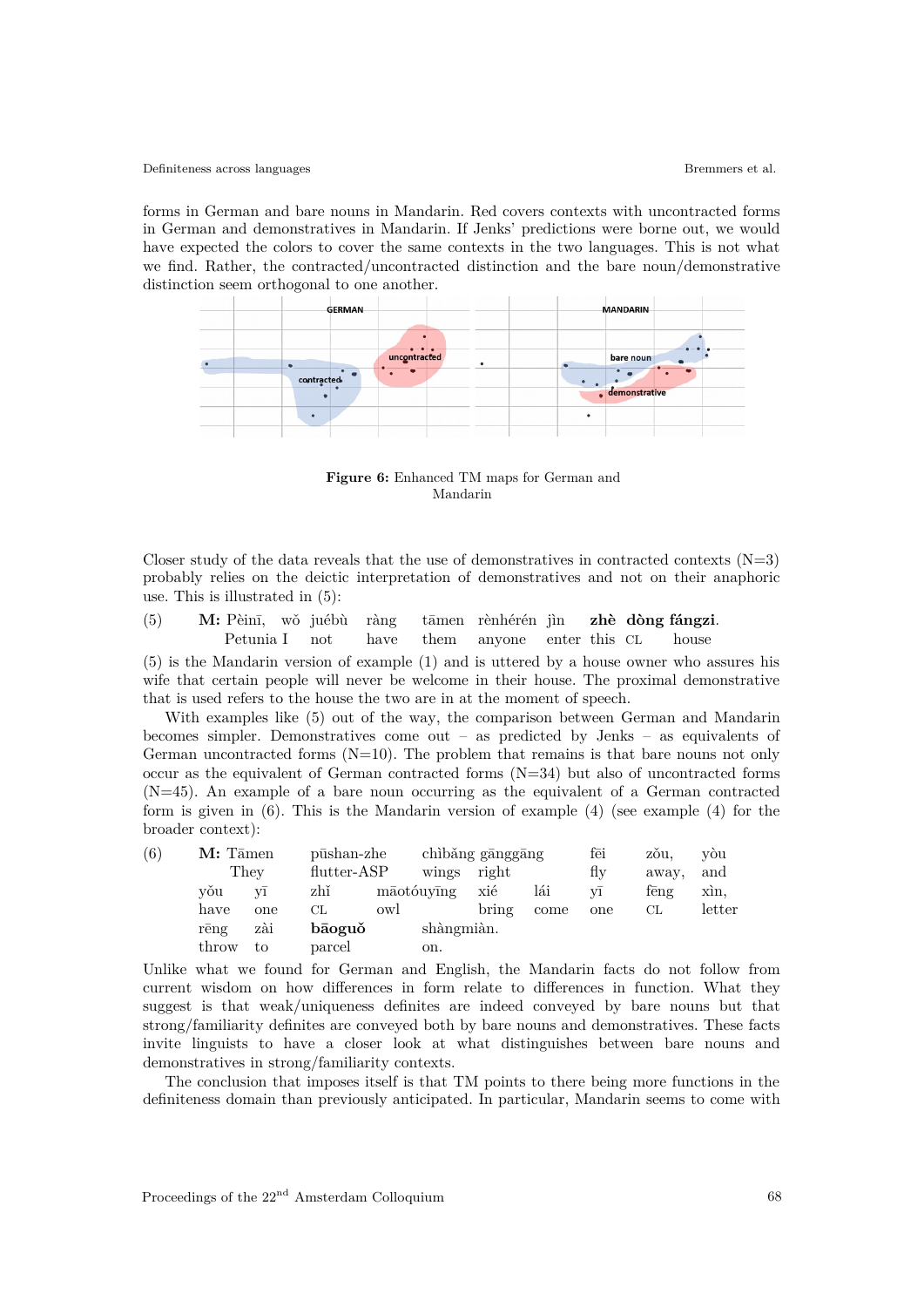two types of strong/familiarity definiteness, one conveyed by bare nouns, the other conveyed by demonstratives.

## **5Discussion and conclusion**

In this paper, we have introduced Translation Mining as a data-driven way of doing crosslinguistic research. We have compared it to the classical semantic maps method and shown how it can be put to use in the study of definiteness. Our results show that Translation Mining not only allows us to confirm existing intuitions (see our discussion of German and English) but is also able to identify new areas of research (see our discussion of Mandarin).

The division of labor between Mandarin bare nouns and demonstratives in strong/anaphoric definite contexts suggests that there is a dimension of definiteness that has hitherto gone unnoticed. In Bremmers et al. (*ms.*) we argue that this new dimension is a stable one and not an accident of our data collection. We furthermore develop the intuition that bare nouns in anaphoric contexts need to be part of the same narrative sequence as the one their antecedent was introduced in  $(\text{example } (6))$ . Outside these sequences, a demonstrative is required for anaphoric reference (example (2b)).

 We would like to end by noting that it is clear to us that a standard approach to crosslinguistic research would sooner or later also establish a more fine-grained account of the Mandarin data. The value of TM lies in that it allows us to anticipate this result, even with a very restricted application like the one in this paper.

## **References**

Aguilar-Guevara, A. et al. 2019. *Definiteness across languages*. Language Science Press.

- Aguilar-Guevara, A. & J. Zwarts. 2010. Weak definites and reference to kinds. In N. Li and D. Lutz (eds.), Semantics and Linguistic Theory (SALT) 20, 179-196.
- Beekhuizen, B., J. Watson & S. Stevenson. 2017. Semantic Typology and Parallel Corpora: Something about Indefinite Pronouns. In *CogSci*.
- Bremmers, D. 2019. La définitude en français, anglais, allemand et mandarin. Un published BA thesis, Utrecht University. Available at https://dspace.library.uu.nl/handle/1874/384039.
- Bremmers, D., J. Liu, M. van der Klis & B. Le Bruyn. 2019. *Translation Mining: definiteness across languages. A reply to Jenks (2018)*. Manuscript, Utrecht University. Available at https://time-in-translation.hum.uu.nl/.

Carlson, G. & R. Sussman. 2005. Seemingly indefinite definites. *Linguistic evidence: Empirical, theoretical, and computational perspectives*, 85, 71-85.

- Georgakopoulos, T. & S. Polis. 2018. The semantic map model: State of the art and future avenues for linguistic research. *Language and Linguistics Compass*, 12(2).
- Haspelmath, M. 1997. Explaining article-possessor complementarity: economic motivation in noun phrase syntax. *Language*, 227-243.

Haspelmath, M. 2003. The geometry of grammatical meaning: Semantic maps and cross-linguistic comparison. In *The new psychology of language*, 277-322. Psychology Press.

Heim, I. 1982. *The semantics of definite and indefinite noun phrases*. Doctoral dissertation, University of Massachusetts, Amherst.

Jenks, P. 2018. Articulated definiteness without articles. *Linguistic Inquiry* 49(3), 501- 536.

<sup>6</sup>The term narrative sequence goes back to the term *narration* in SDRT (e.g. Lascarides & Asher 1993) and involves sequences of (chronologically ordered) events.